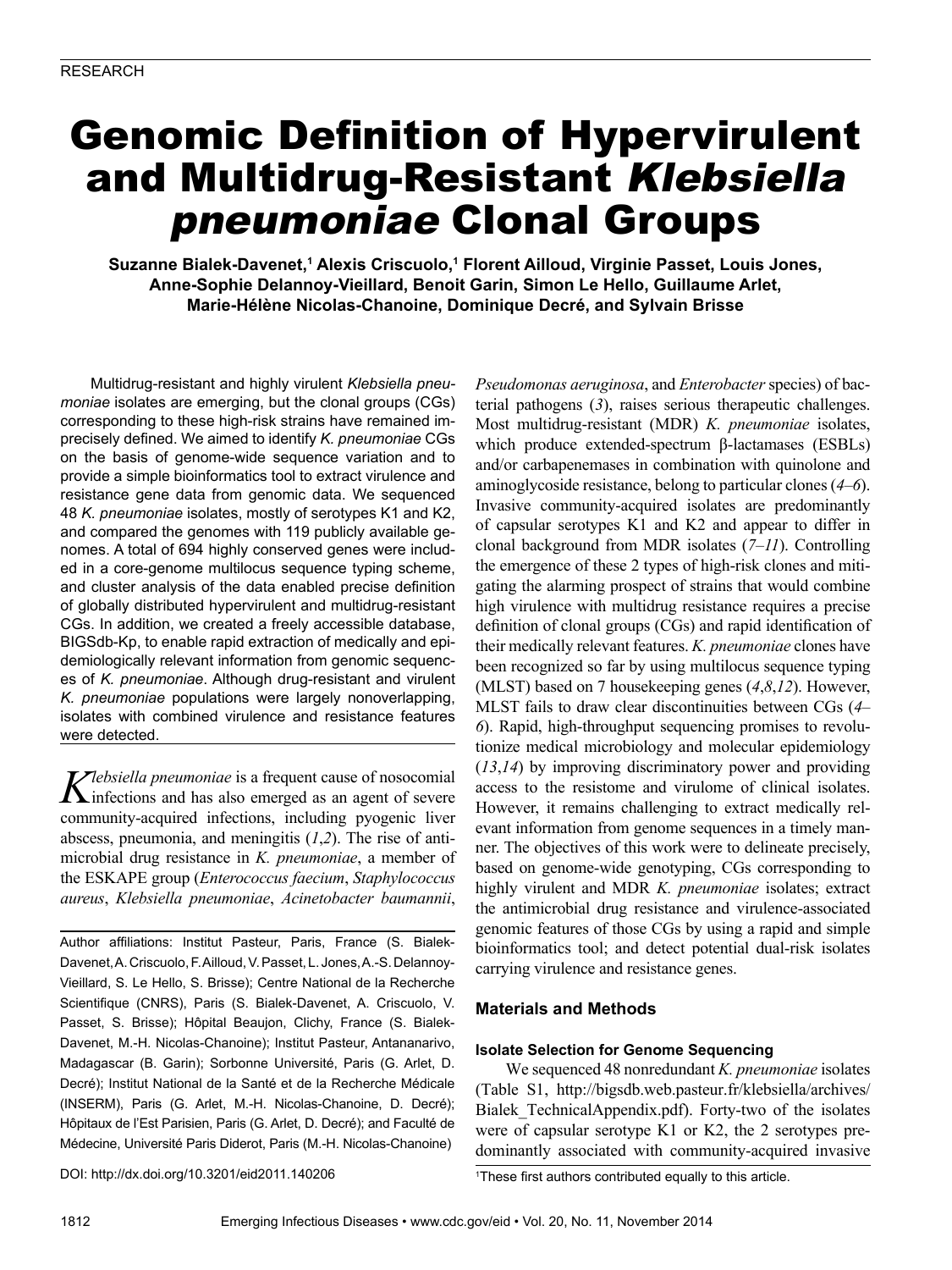infections (*2*,*15*). To conduct genome sequencing, we used the HiSeq 2000 Sequencing System (Illumina, San Diego, CA, USA) with a  $2 \times 100$  nt paired-end strategy (see Supplemental Methods section at http://bigsdb.web.pasteur.fr/ klebsiella/archives/Bialek\_TechnicalAppendix.pdf).

#### **Genomes from Sequence Databases**

Genomic sequences available as of July 15, 2013, for the entries *Klebsiella*, *K. pneumoniae*, and *K. variicola*, were downloaded from the NCBI (National Center for Biotechnology Information) genome sequence repository (http://www.ncbi.nlm.nih.gov/genome/). The downloaded sequences comprised 7 complete genomes and 115 whole-genome shotgun sequences available as scaffolds or contigs. Of these 115 draft genomes, 2 were discarded because of the poor quality of assembly and 1 was discarded because it corresponded in fact to the more distant species *K. oxytoca*. Thus, a total of 119 publicly available genome sequences were included (Table S1, http://bigsdb.web.pasteur.fr/klebsiella/archives/Bialek\_Technical Appendix.pdf).

## **Serotype Determination and MLST Data Generation**

The capsular serotype was determined by PCR, using K1- and K2-specific PCR primers (*15*). The serotype of some comparative isolates was initially determined by using classical serology methods and/or by determining their C-pattern (*8*). MLST data were generated by using the international *K. pneumoniae* MLST typing scheme (*8*,*12*).

# **Definition of MLST and Core Genome MLST (cgMLST) Schemes**

A set of 634 genes, defined as the strict cgMLST set, was obtained by using stringent conservation and synteny criteria to maximize typeability and to minimize paralogous or xenologous loci (see Supplemental Methods section at http://bigsdb.web.pasteur.fr/klebsiella/archives/ Bialek\_TechnicalAppendix.pdf). Two typing schemes, defined as sets of predefined loci, were implemented by using the BIGSdb genome database software (*16*) in a newly created database named BIGSdb-Kp (http://bigsdb.web. pasteur.fr). First, the MLST scheme, with its reference sequences and sequence types (STs), was imported from the international MLST database (http://www.pasteur.fr/mlst) into BIGSdb-Kp, which now acts as the reference. Second, a 694-gene cgMLST scheme was defined as the combination of the 7 MLST genes, the 53 ribosomal MLST genes (*17*), and the 634 strict cgMLST genes.

## **Genes Associated with Virulence and Heavy Metal Resistance or with Drug Resistance**

Sequences of genes previously associated with virulence or heavy metal resistance were used to define

virulence-associated loci, and all currently described variants of major antimicrobial drug resistance determinants (namely, β-lactamases, aminoglycoside resistance–conferring enzymes and fluoroquinolone-resistance loci) were included in the BIGSdb-Kp database. For selected strains, the antimicrobial drug resistance phenotype was analyzed by using conventional methods (see Supplemental Methods section at http://bigsdb.web.pasteur.fr/klebsiella/archives/ Bialek\_TechnicalAppendix.pdf).

#### **Data Analysis**

Phylogenetic networks were constructed by using SplitsTree v4.13.1 (*18*) based on comparison of allelic profiles using distance matrices corresponding to the percentage of distinct loci (excluding missing alleles), which were obtained using BioNumerics v6.6 (Applied-Maths, Sint-Martens-Latem, Belgium). Clonal complexes (CCs) were defined as groups for which MLST profiles showed only 1 allelic mismatch with at least 1 other member of the group. Phylogenetic reconstruction based on cgMLST genes was performed by using minimum evolution analysis after discarding putative homologous recombination biases (see Supplemental Methods section at http://bigsdb.web. pasteur.fr/klebsiella/archives/Bialek\_TechnicalAppendix. pdf). Selected genomes were annotated by using the Micro-Scope annotation and comparative genomics platform (*19*).

#### **Data Availability**

The annotated genomic sequences of strains BJ1-GA, T69, SA1, and cur15505 (SB2390) were deposited in the European Nucleotide Archive (ENA) and are available under accession nos. CBTU010000000, CBTV010000000, CBTW010000000, and CCBO010000000, respectively. The sequences of CIP 52.145 chromosome and plasmids are available under accession nos. FO834904 and FO834905 and FO834906, respectively. Sequence reads corresponding to the remaining 43 isolates have been deposited in the ENA Sequence Read Archive under study accession nos. ERS500935–ERS500961, ERS503301–ERS503315, and ERS508075. The 48 assembled genomic sequences generated in this study are accessible from the BIGSdb-Kp database through Institut Pasteur's whole-genome MLST home page (http://bigsdb.web.pasteur.fr).

# **Results**

## **Diversity of Virulent and MDR** *K. pneumoniae* **Isolates as Determined by MLST**

The average number of contigs and the N50 (i.e., the length for which half of the bases of a draft genome are situated in contigs of that length or longer) of the 48 genomes generated in the present study were similar to those of the 112 publicly available draft genomes (Table S2,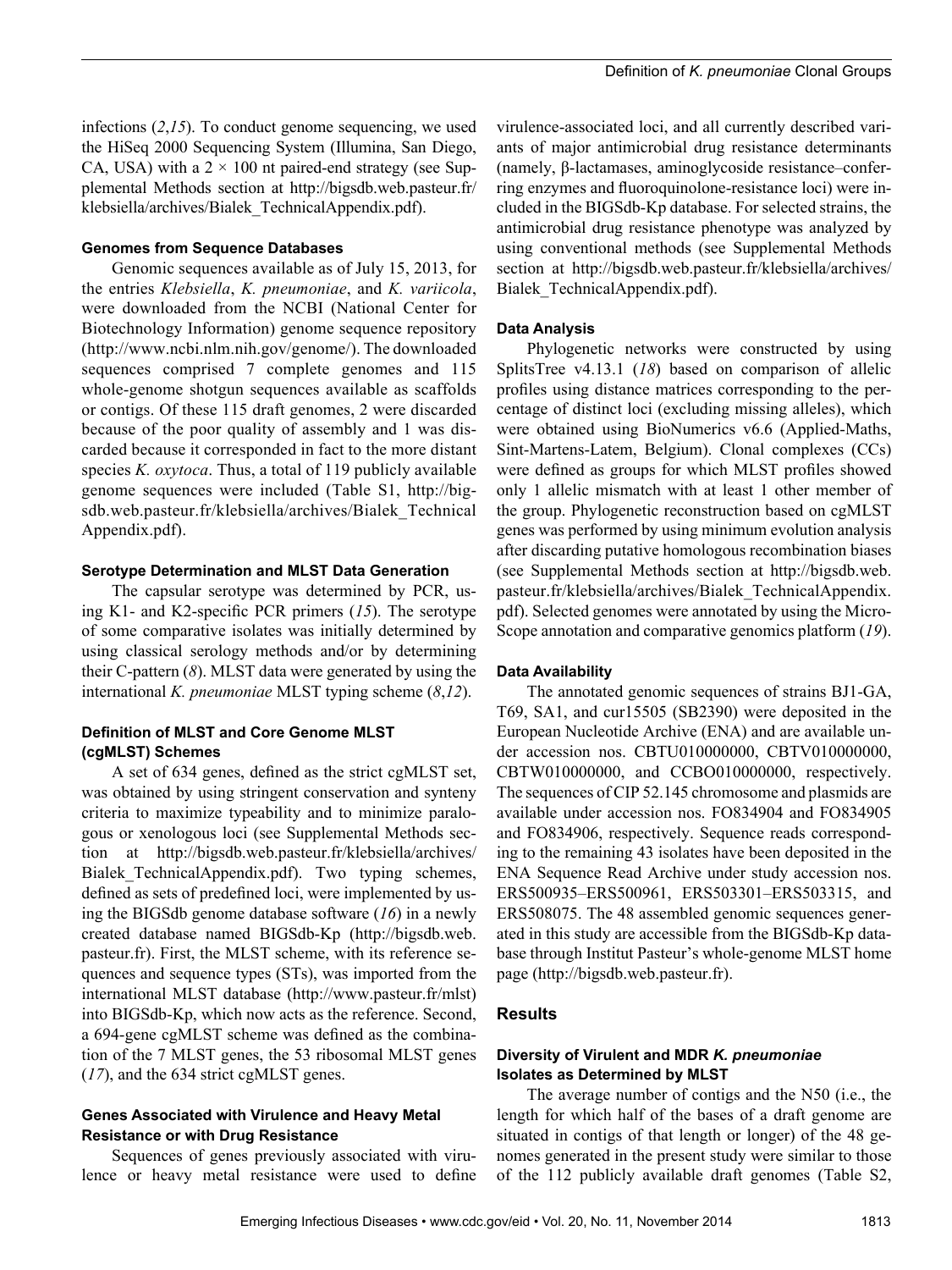http://bigsdb.web.pasteur.fr/klebsiella/archives/Bialek\_ TechnicalAppendix.pdf). These 2 characteristics quantify the level of fragmentation of the sequence assemblies. MLST allele sequences were retrieved from genomic sequences imported into the BIGSdb-Kp database. For 46 of the 48 sequenced strains, MLST alleles were also obtained by the classical Sanger sequencing method, which, in all cases, confirmed the genomic data. This result corresponds to <1 error in 138,552 nt (i.e., 0.00072%), demonstrating the high quality of consensus base calls in the assemblies.

Forty-three different STs were found in the entire dataset. Among the isolates we sequenced, the 20 K1 isolates represented 2 STs, among which ST23 ( $n = 18$ ) predominated, whereas the 22 K2 isolates represented 10 distinct STs, among which ST380 ( $n = 5$ ) and ST86 ( $n = 6$ ) predominated (Table S1, http://bigsdb.web.pasteur.fr/klebsiella/archives/Bialek\_TechnicalAppendix.pdf). Isolates belonging to these 3 predominant STs, as well as ST57, ST65, and ST375, were previously reported from invasive infections (*7*–*11*,*20*). Reference strains NTUH-K2044 and CG43 were found to belong to ST23 and ST86, respectively. Publicly available genomes predominantly included (85/119, 71%) STs previously associated with multidrug resistance: ST11, ST14, ST15, ST258, and ST512 (*4*,*5*,*21*,*22*). Therefore, the dataset comprised multiple representative isolates of both types of high-risk *K. pneumoniae*.

## **Definition of CGs based on cgMLST**

Sequences corresponding to the 694 cgMLST loci were extracted from the 167 genomes by using BIGSdb, and

allelic profiles were compared (Figure 1). Sharp discontinuities were apparent: groups of isolates were clustered in homogeneous branches that were well separated from other groups. These results demonstrate the existence of clearly delineated *K. pneumoniae* clones. To define CGs nonarbitrarily, we analyzed the distribution of the number of allelic mismatches (loci at which sequences differ) among all pairs of genomes (Figure S1, http://bigsdb.web.pasteur.fr/ klebsiella/archives/Bialek\_TechnicalAppendix.pdf). The results showed a high number of genome pairs with <100 mismatches or 500–600 mismatches; almost no genome pairs had 100–300 mismatches. Therefore, we propose to define *K. pneumoniae* cgMLST CGs a groups of cgMLST profiles having  $\leq 100$  allelic mismatches (i.e., 14.4% of the 694 alleles) with at least 1 other member of the group.

By using this definition, we defined 14 CGs (Figure 1). The MDR-associated ST258 and its MLST single-locus variants belonged to a single well-demarcated group, designated CG258. On the basis of MLST results, ST258 was previously associated with many other STs in a single heterogeneous CC (*4*,*6*). We showed that most of these STs do not belong to CG258, demonstrating the power of cgMLST to discard spurious MLST associations. Within CG258, isolates of ST258 and ST512 formed a main cluster with, on average, only 2.1% allelic mismatches, whereas strains of ST11 and ST340 differed from this cluster by 11.0%, indicating genetic substructure within this CG. The other CC associated with multidrug resistance, CC14 (*5*), was split into 2 distinct CGs: CG14 and CG15 (Figure 1).

> Figure 1. Phylogenetic network of the 167 *Klebsiella pneumoniae* genomes as determined on the basis of the allelic profiles of the 694 core genome multilocus sequence typing (cgMLST) genes. The network was constructed by using the neighbor-net method implemented in SplitsTree v4.13.1 (*18*). Nodes are colored according to the clonal group (CG). Only the 10 most relevant CGs are highlighted; note that ST35 was subdivided into 2 CGs (CG35-A and CG35-B). Gray shading indicates CG258. Gray dots indicate phylogroups KpII-B and KpIII (*K. variicola*). Bold indicates reference strains. Scale bar represents 100 allelic mismatches. ATCC, American Type Culture Collection; ST, sequence type.

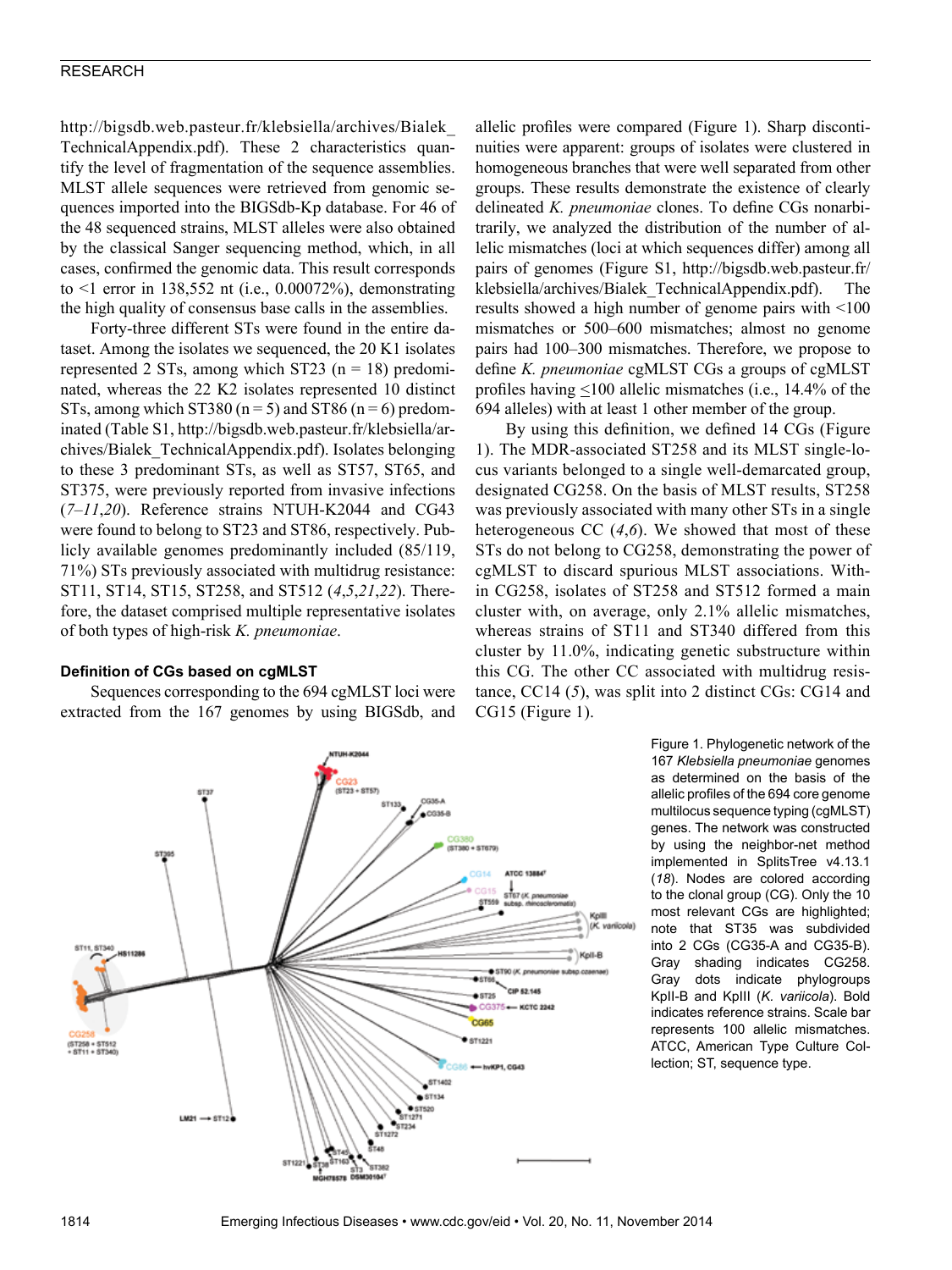Most isolates of serotype K1, which is associated with pyogenic liver abscess, belong to ST23 and ST57 (*7*,*8*,*11*). All isolates of these 2 STs were placed together in CG23, a compact, clearly delineated CG. CG23 was highly homogeneous  $(3.0\%$  distinct alleles on average), even though epidemiologically unrelated isolates from distinct continents were included (Table S1, http://bigsdb. web.pasteur.fr/klebsiella/archives/Bialek\_TechnicalAppendix.pdf). This result suggests that these strains recently emerged from a common ancestor, which is in agreement with epidemiologic evidence for the recent emergence of liver abscess caused by *K. pneumoniae* (*2*). STs associated with serotype K2 were distributed into 3 main CGs: CG86, CG375, and CG380. In addition, K2 isolates of MLST-defined CC65 (ST25, ST65, and ST375) represented 3 distinct CGs, which differed by at least 32%. This result shows that MLST classification into CCs can conflate members of distinct CGs (Figure 2; Table S1, http://bigsdb.web.pasteur.fr/klebsiella/archives/Bialek\_ TechnicalAppendix.pdf), and it illustrates the inability of MLST to reliably recognize *K. pneumoniae* CGs. In our study, the use of cgMLST demonstrated that K2 isolates associated with severe community-acquired infections are genetically more diverse than K1 isolates. The relative prevalence of these serotype K2–associated CGs, and

the differential clinical characteristics of infections they cause, remain to be determined by using prospective collections of isolates.

To determine the population structure of *K. pneumoniae*, we performed phylogenetic analyses of cgMLST sequences (Figure 2). The results showed that most branches leading to CGs were long and branched deep in the tree. This pattern suggests an evolutionary radiation of most groups at approximately the same time, presumably when *K. pneumoniae* expanded into a novel niche. Whereas CG23 and CG380 branched off early, CG375 and CG86 were placed on a single branch together with ST25 and CG65, suggesting a common ancestry for these 4 latter clones.

# **Reproducibility and Epidemiologic Relevance of cgMLST**

One pair of public genomes in fact corresponded to the same strain: BAA-2146. This isolate, an MDR NDM-1– producing isolate belonging to ST11, was independently sequenced twice and was assembled by using 2 distinct methods (*23*) (GenBank accession no. APNN01). The 2 genomic assemblies did not show a single allelic difference. This observation indicates that cgMLST is highly reproducible.

To explore the ability of cgMLST to cluster epidemiologically associated isolates and distinguish them from



Figure 2. Phylogenetic tree of the 167 *Klebsiella pneumoniae* genomes as determined on the basis of core genome multilocus sequence typing (cgMLST) genes and distribution of virulence and resistance features. The tree was inferred from minimum evolution analysis based on aligned cgMLST sequences, with *K. variicola* and KpII-B sequences as outgroups. Terminal branches corresponding to different taxa from the same clonal group (CG) or sequence type (ST) are shown as triangles of depth proportional to internal diversity. Bootstrap values >50% based on 1,000 gene-by-gene replicates are given at branches. Scale bar represents 0.05% estimated sequence divergence. The virulence and resistance gene content (indicated along the top of the figure) of identified clones is represented by squares, which are colored in black proportionally to the percentage of presence of a gene or cluster among members of a given CG or ST.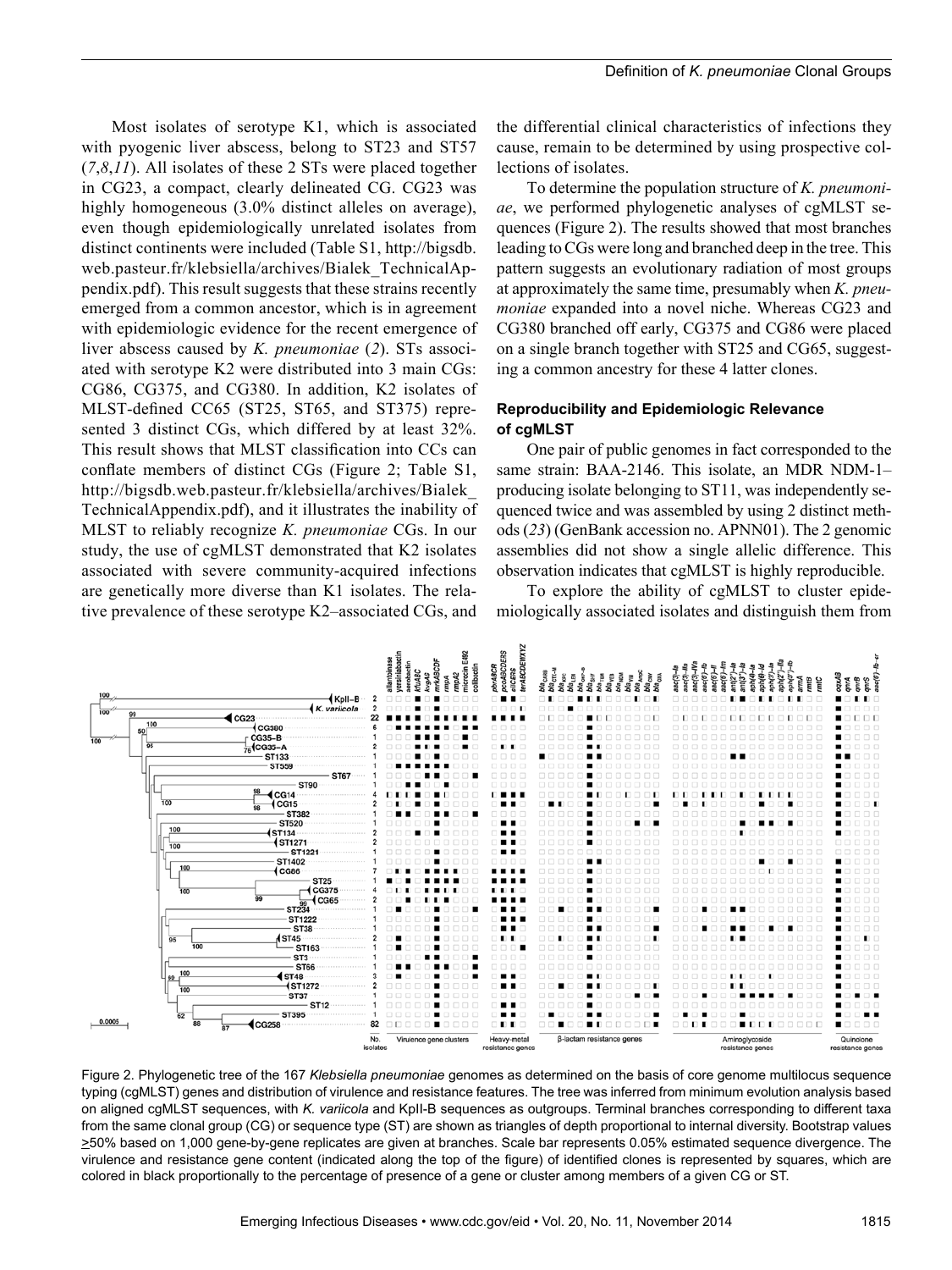other genetically closely related isolates, we included in our analysis 20 published genomes of isolates from a 2011 outbreak at the National Institutes of Health Clinical Center (Bethesda, Maryland, USA) (*24*). The outbreak isolates formed a unique cluster nested within the diversity of CG258 (Figure 3), suggesting that cgMLST may be useful for short-term epidemiologic questions and outbreak investigation. Additional studies on well-defined sets of outbreaks will be needed to define levels of variation among epidemiologically related and unrelated isolates.

# **Detection of Virulence-Associated Genes in** *K. pneumoniae* **Genomes**

Genes previously associated with virulence and gene clusters coding for resistance to heavy metals, which can be encoded on the virulence plasmid (*25*), were searched by using BIGSdb (Figure 2; Table S3, http://bigsdb.web. pasteur.fr/klebsiella/archives/Bialek\_TechnicalAppendix.pdf). The type-3 fimbriae cluster *mrkABCDF* was almost universally present, and plasmid-associated clusters *pcoABCDERS* (copper resistance) and *silCERS* (silver resistance) were widely distributed. In contrast, the other genes were mainly associated with particular CGs. The allantoinase cluster was present only in members of CG23 and ST25. Some or all isolates of the major CGs associated with community-acquired invasive infections (CG23, CG86, CG375, and CG380) harbored the 2 well-recognized virulence factors *iucABCDiutA* (aerobactin synthesis) and *rmpA* (the positive regulator of mucoid phenotype)

in addition to the yersiniabactin siderophore cluster and (except for CG23) the 2-component system *kvgAS*. These results reinforce the view that CG23, CG86, CG375, and CG380 represent hypervirulent CGs of *K. pneumoniae* (*7*– *11*,*20*,*26*). Several other STs and CGs (ST25, CG65, ST66 [corresponding to the virulent K2 reference strain CIP 52.145], ST90, and ST382) harbored virulence genes, suggesting additional hypervirulent clones, which is also supported by the clinical origin of some isolates of these STs (Table S1, http://bigsdb.web.pasteur.fr/klebsiella/archives/ Bialek\_TechnicalAppendix.pdf). In contrast, CG258 was almost entirely devoid of virulence genes. Microcin E492 and colibactin synthesis clusters were present in almost all isolates of CG23 and CG380. These 2 secreted molecules, which cause damage to eukaryotic cells in vitro, may contribute to the virulence of these 2 CGs.

# **Detection of Drug Resistance–Associated Genes in** *K. pneumoniae* **Genomes**

We investigated the presence of genes associated with resistance to β-lactams, aminoglycosides, and quinolones. Because single amino acid changes can have medically relevant phenotypic effects, we searched the known protein variants of the major β-lactamase families (Figure 2; Table S4, http://bigsdb.web.pasteur.fr/klebsiella/archives/ Bialek\_TechnicalAppendix.pdf). At least 1 variant of the SHV enzyme was found in 160 isolates, among which 159 belonging to phylogroup KpI (*27*). The *K. variicola* and KpII-B isolates harbored  $bla$ <sub>LEN</sub> and  $bla$ <sub>OKP-B</sub>, respectively,

> Figure 3. Phylogenetic network of the 82 *Klebsiella pneumoniae* strains belonging to clonal group (CG) 258 as determined on the basis of the allelic profiles of the 694 core genome multilocus sequence typing (cgMLST) genes. The 20 genomes corresponding to isolates from the 2011 *K. pneumoniae* outbreak at the National Institutes of Health Clinical Center (Bethesda, Maryland, USA) (*24*) are highlighted by gray shading. Scale bar represents 10 allelic mismatches. ST, sequence type.

> > 6911286

**ST340** 

ST<sub>11</sub>

Outbreak isolates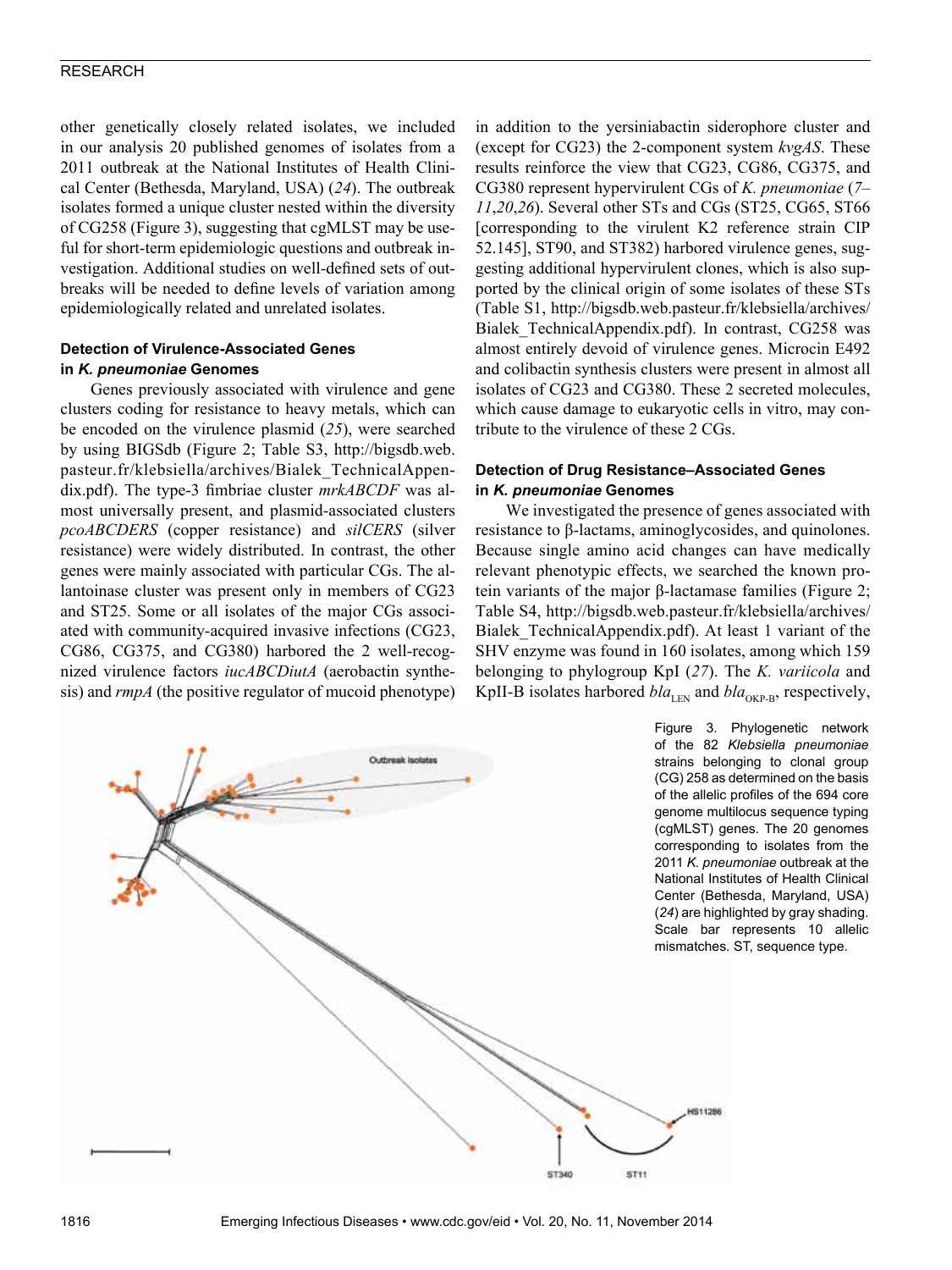and 1 KpII-B isolate also contained the ESBL-encoding  $bla<sub>SHV-18</sub>$  gene. These results are consistent with previous associations of *K. pneumoniae* phylogroups KpI, KpII, and KpIII with chromosomally encoded β-lactamase families SHV, OKP, and LEN, respectively (*27*,*28*). No gene corresponding to a chromosomal β-lactamase was detected in the genomes of CIP 52.145 (ampicillin susceptible) and 4<sup>1</sup> 44.

In addition,  $bla_{\text{TEM}}$  and  $bla_{\text{OXA}}$  were detected in 45 and 80 genomes, respectively. In 48 of the latter, an internal stop codon was present within  $bla_{\text{OXA-9}}$ , leading to a truncated protein. This truncation was previously described on the multiple antimicrobial drug resistance plasmid pRMH712 isolated from strain 4003 (ENA accession no. GU553923). Nine genomes contained a gene encoding the ESBL CTX-M-15. As expected, all 20 genomes from the 2011 outbreak at the National Institutes of Health Clinical Center were found to harbor a gene encoding the carbapenemase KPC-3 (24). A *bla*<sub>KPC</sub> gene was also detected in 62 other genomes. Several other β-lactamase–encoding genes, including  $bla_{NDM-1}$ , were detected (Table S1, http://bigsdb. web.pasteur.fr/klebsiella/archives/Bialek\_TechnicalAppendix.pdf), consistent with earlier findings (*29*).

Regarding loci associated with resistance to quinolones, genes *qnrB* and *qnrS* were each present in 5 genomes, whereas a *qnrA1* gene was found in the genome of strain 1162281, consistent with previous work (*30*) (Figure 2; Table S5, http://bigsdb.web.pasteur.fr/klebsiella/ archives/Bialek\_TechnicalAppendix.pdf). Genes coding for the enzymatic targets of quinolones were detected in all genomes, except for gene *gyrB*, which was absent in 2 genomes. The *gyrA* and *parC* genes were mutated in their quinolone resistance–determining region in all isolates of the MDR clone CG258, whereas no mutation of these genes was found among the hypervirulent clones. In addition, the *oqxAB* locus encoding an efflux pump (*31*) was detected in 163 of the 167 genomes, demonstrating that this locus is highly conserved in *K. pneumoniae* (*32*).

We identified 16 aminoglycoside resistance–associated loci in the genomes studied (Figure 2; Table S6, http:// bigsdb.web.pasteur.fr/klebsiella/archives/Bialek\_TechnicalAppendix.pdf). The most frequently represented gene (100 genomes) was *ant(3*″*)-Ia*. The *aac(6*′*)-Ib-cr* variant, coding for an aminoglycoside- and quinolone-modifying enzyme, was found in 6 genomes (Table S5, http://bigsdb. web.pasteur.fr/klebsiella/archives/Bialek\_TechnicalAppendix.pdf). Genes conferring resistance to aminoglycosides were mainly present in the MDR clones CG258 and CG14.

For all strains except cur15505, antimicrobial drug resistance phenotypes were highly concordant with detected genes (Table S1, at http://bigsdb.web.pasteur.fr/klebsiella/ archives/Bialek\_TechnicalAppendix.pdf). Strain cur15505

was resistant to ceftriaxone and ceftazidime, an antimicrobial drug resistance phenotype compatible with the production of an SHV-type ESBL. However, the *bla*<sub>SHV</sub> allele present in this strain's genome could not be precisely identified by BIGSdb-Kp because it was situated at a contig extremity.

Although isolates of hypervirulent CGs harbored almost no resistance genes (Figure 2), we did identify 2 isolates of CG23 (BG130 and BG141) that displayed genomic features responsible for high-level resistance to β-lactams, aminoglycosides, and quinolones, as confirmed by analysis of the resistance phenotype (Table S1, http://bigsdb. web.pasteur.fr/klebsiella/archives/Bialek\_TechnicalAppendix.pdf). The first strain, BG130, which was isolated in Vietnam in 2008, contained an array of genes identical to a part of the Tn*6061* transposon from *Pseudomonas aeruginosa* and to the VEB-1-encoding region found in a *K. pneumoniae* isolate from Greece (*33*); these genes were *bla*<sub>VEB-1</sub></sub> *ant*(2")-Ia (*aadB*), *arr-2*, *cmlA5*, *bla*<sub>OXA-10</sub>, *ant*(3")-*Ia* (*aadA1*), *qacEΔ1*, *sulIΔ*, *cmlA9*, *tetR*, and *tetA*. Moreover, downstream of this gene array, strain BG130 carried an additional region comprising gene *rmtB*, encoding an rRNA methylase, and genes *bla*<sub>TEM-1</sub> and *bla*<sub>CTX-M-15</sub>. Strain BG130 also harbored gene *qnrS1*; the gene had the same surroundings as those in plasmid pHS8, which was described in a *K. pneumoniae* isolate from China (*34*). The second strain, BG141, which was isolated in Madagascar in 2007, also carried numerous resistance genes. Those genes included *bla*<sub>CTX-M-15</sub>, *bla*<sub>TEM-1</sub>, *bla*<sub>OXA-1</sub>, *aac(6'*)-*Ib-cr*, and *qnrB1*, and the gene order was identical to that found in plasmids pKDO1 and pKPX-2, which were identified in MDR *K. pneumoniae* strains from the Czech Republic and Taiwan, respectively (*35*,*36*). These results are evocative of horizontal gene transfer that may have occurred between virulent and MDR *K. pneumoniae* strains.

#### **Discussion**

*K. pneumoniae* clinical isolates are evolving toward increasing levels of antimicrobial drug resistance, placing this species among the infectious bacterial pathogens that are most challenging to control (*3*). In parallel, even though most infections still occur opportunistically in debilitated patients, *K. pneumoniae* is emerging as a cause of severe community-acquired invasive infections (*2*). Recognizing the resistant or hypervirulent CGs is a prerequisite to better understand and control their global emergence. We implemented a genome database for *K. pneumoniae*, BIGSdb-Kp, and defined 694 genomic loci suitable for genotyping as well as loci associated with virulence and antimicrobial drug resistance. A genome-wide gene-by-gene approach based on the BIGSdb system (*16*) was previously applied to *Neisseria meningitidis* (*37*) and *Campylobacter* species (*38*). The BIGSdb system provides a simple tool for rapidly extracting medically relevant information.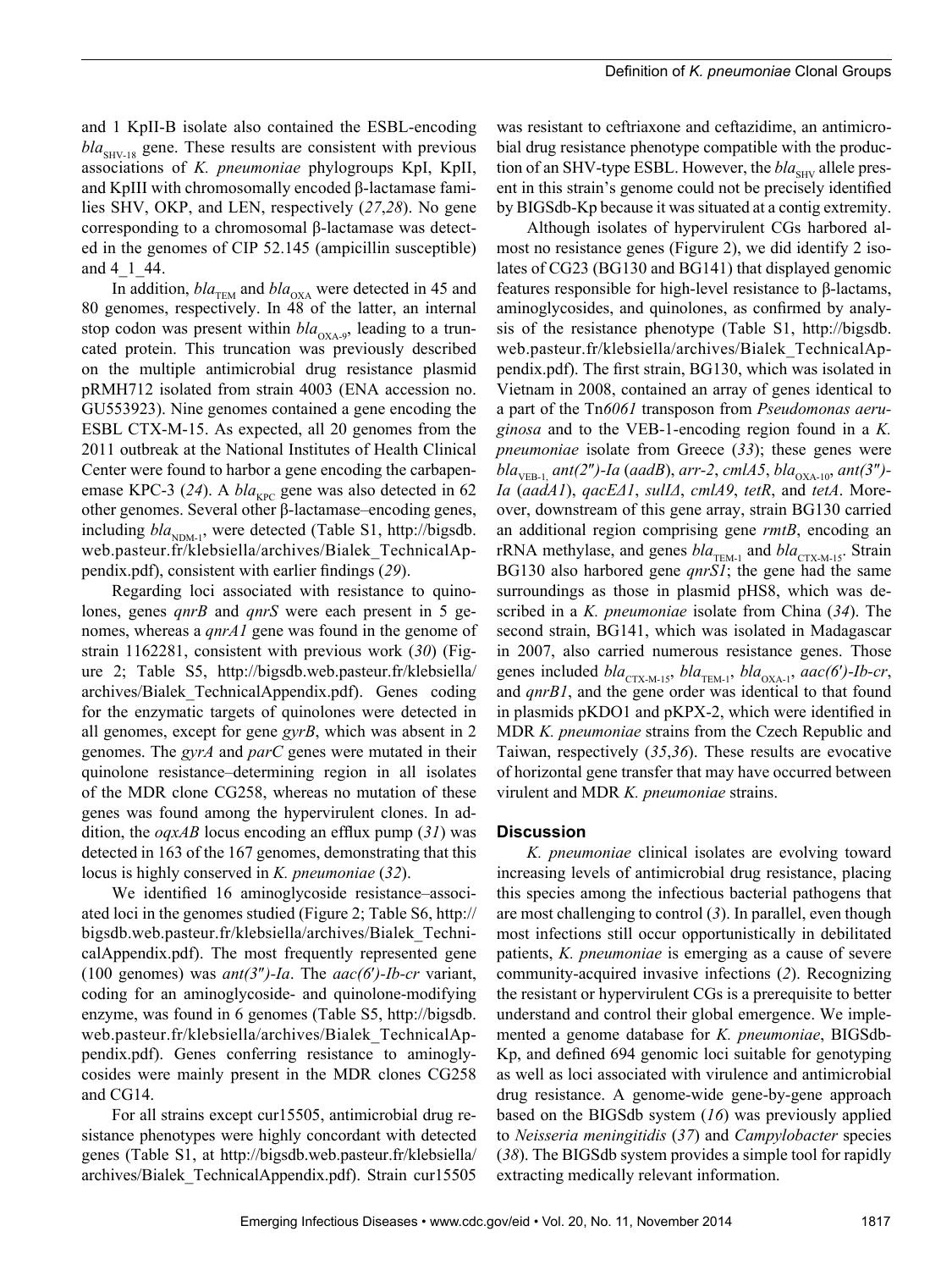The detection of genes with the BIGSdb system faces 2 limitations. First, for multicopy genes, only 1 occurrence might be detected. In *K. pneumoniae*, this problem is posed by the possible co-occurrence of chromosomal and plasmid-borne *bla*<sub>SHV</sub> genes. However, this issue has been recently addressed since version 1.8.0 (http:// sourceforge.net/p/bigsdb/news/; K. Jolley, pers. comm.). Second, the number of loci for which allelic number attribution fails is strongly dependent on the assembly fragmentation (Figure S2, http://bigsdb.web.pasteur.fr/klebsiella/archives/Bialek\_TechnicalAppendix.pdf). Therefore, it seems advisable to exclude highly fragmented genomes from the analysis.

Several *K. pneumoniae* international clones associated with multidrug resistance or hypervirulence were described by using MLST (*4*–*8*,*21*). However, the low level of nucleotide sequence divergence among *K. pneumoniae* isolates (*8*) makes it difficult to define borders between clones (*4*–*6*). The 694-gene cgMLST genotyping scheme represents ≈100 times more sequence information than that provided by the 7-gene MLST. cgMLST demonstrated clear discontinuities in the *K. pneumoniae* genotypic space and showed that high-risk CGs were remarkably distinct from their closest genotypic neighbors. This result is in striking contrast to the genotypic continuum obtained by using MLST. Retrospectively, the failure of MLST to disclose the sharp discontinuities among CGs can be attributed to a severe lack of resolution.

The discovery of recognizable *K. pneumoniae* CGs opens the way to studying their genomic and biologic specificities. Different combinations of virulence and resistance genes were found among CGs, providing identification markers and hinting that these clones had distinct host–pathogen relationships and antimicrobial drug exposure. The genomic signatures of CGs show that MDR and hypervirulent populations of *K. pneumoniae* are, so far, mostly nonoverlapping. However, genes encoding resistance to β-lactams, quinolones, and aminoglycosides were detected in 2 isolates of hypervirulent clone CG23: BG130 (Vietnam, 2008) and BG141 (Madagascar, 2007). These 2 isolates are among the first documented members of CG23 shown to harbor  $bla_{\text{CTX-M-15}}$  and genes conferring highlevel resistance to aminoglycosides and fluoroquinolones. A CTX-M-15–producing ST23 strain was also reported from South Korea (*39*). These results show that the gloomy prospect of dual-risk *K. pneumoniae* strains, combining virulence and multidrug resistance features, is becoming a reality.

Genome-wide genotyping is a powerful approach to address fine-scale epidemiologic questions (*37*). Our findings show that the discriminatory power of cgMLST, based on 694 genes, makes it possible to distinguish a subgroup of isolates involved in the 2011 *K. pneumoniae* outbreak

in Bethesda (*24*) from epidemiologically unrelated CG258 isolates. However, local epidemiologic investigations will require more resolution to decipher recent transmission events. Because the typical *K. pneumoniae* genome harbors ≈5,300 genes, there is ample room for defining additional loci to improve discriminatory power. The BIGSdb-Kp database can host additional loci and schemes curated at a distance by distinct laboratories (*16*).

Our findings demonstrate the existence of clearly distinguishable *K. pneumoniae* CGs and show that MDR and hypervirulent populations of this species are largely nonoverlapping. However, hypervirulent *K. pneumoniae* are beginning to evolve toward increasing levels of antimicrobial drug resistance and may represent a new and serious threat to public health (*40*). The freely accessible BIGSdb-Kp database represents a novel tool for monitoring the emergence of high-risk clones and for global collaboration on the population biology, epidemiology, and pathogenesis of *K. pneumoniae*.

## **Acknowledgments**

We are grateful to K. Jolley for advice on BIGSdb installation. We thank L. Lery and R. Tournebize for providing the complete genome sequence of strain CIP 52.145, J.-M. Thiberge for help in the initial setup of the BIGSdb-Kp database, and N. Nihotte for contributing to the Institut Pasteur BIGSdb home pages. The following colleagues are acknowledged for providing *K. pneumoniae* isolates or reference strains: B. De Barbeyrac (BD-DU), F. Randrianirina (BG94 and BG141), C. De Champs (CH137), E. Carbonelle (Zaire1), H. Courtade (100519185), E. van Duikeren (V9902406), C. Forestier (LM21 and CH1031), F. Jauréguy (BP1011625), P. A. D. Grimont (CDC 4241-71), A. Mérens (610356538), A. Merlet (20479), H.-L. Peng (CG43), D. Tainturier (MET1\_63/88063), and J.-T. Wang (A3021 and A5011). We thank E. Rocha for helpful comments.

A.C. and genomic sequencing were supported financially by a grant from Region Île-de-France. S.B.-D. was supported by a postdoc grant from Assistance Publique–Hôpitaux de Paris and Institut Pasteur. This work was supported by the French Government's Investissement d'Avenir program, Laboratoire d'Excellence Integrative Biology of Emerging Infectious Diseases (grant no. ANR-10-LABX-62-IBEID).

Dr Bialek-Davenet is a microbiologist working as a postdoctoral fellow in the Microbial Evolutionary Genomics Unit, Institut Pasteur. Her research interests include genomic epidemiology and resistance and virulence determinants of *K. pneumoniae*.

#### **References**

 1. Podschun R, Ullmann U. *Klebsiella* spp. as nosocomial pathogens: epidemiology, taxonomy, typing methods, and pathogenicity factors. Clin Microbiol Rev. 1998;11:589–603.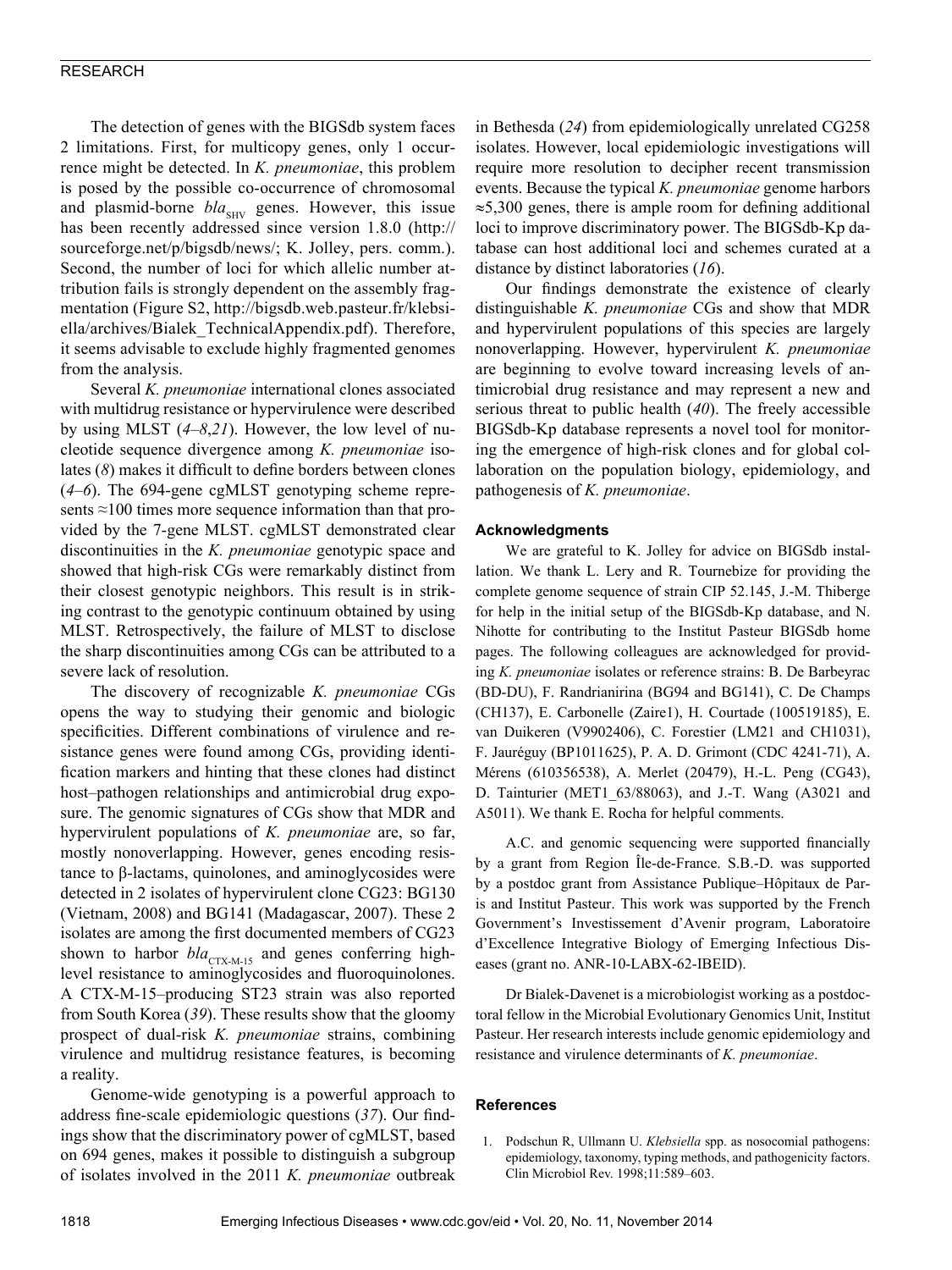- 2. Shon AS, Bajwa RP, Russo TA. Hypervirulent (hypermucoviscous) *Klebsiella pneumoniae*: a new and dangerous breed. Virulence. 2013;4:107–18. http://dx.doi.org/10.4161/viru.22718
- 3. Rice LB. Federal funding for the study of antimicrobial resistance in nosocomial pathogens: no ESKAPE. J Infect Dis. 2008;197:1079– 81. http://dx.doi.org/10.1086/533452
- 4. Woodford N, Turton JF, Livermore DM. Multiresistant Gramnegative bacteria: the role of high-risk clones in the dissemination of antibiotic resistance. FEMS Microbiol Rev. 2011;35:736–55. http://dx.doi.org/10.1111/j.1574-6976.2011.00268.x
- 5. Breurec S, Guessennd N, Timinouni M, Le TA, Cao V, Ngandjio A, et al. *Klebsiella pneumoniae* resistant to third-generation cephalosporins in five African and two Vietnamese major towns: multiclonal population structure with two major international clonal groups, CG15 and CG258. Clin Microbiol Infect. 2013;19:349–55. http://dx.doi.org/10.1111/j.1469-0691.2012.03805.x
- 6. Baraniak A, Izdebski R, Fiett J, Sadowy E, Adler A, Kazma M, et al. Comparative population analysis of *Klebsiella pneumoniae* strains with extended-spectrum β-lactamases colonizing patients in rehabilitation centers in four countries. Antimicrob Agents Chemother. 2013;57:1992–7. http://dx.doi.org/10.1128/AAC.02571-12
- 7. Turton JF, Englender H, Gabriel SN, Turton SE, Kaufmann ME, Pitt TL. Genetically similar isolates of *Klebsiella pneumoniae* serotype K1 causing liver abscesses in three continents. J Med Microbiol. 2007;56:593–7. http://dx.doi.org/10.1099/jmm.0.46964-0
- 8. Brisse S, Fevre C, Passet V, Issenhuth-Jeanjean S, Tournebize R, Diancourt L, et al. Virulent clones of *Klebsiella pneumoniae*: identification and evolutionary scenario based on genomic and phenotypic characterization. PLoS ONE. 2009;4:e4982. http://dx.doi. org/10.1371/journal.pone.0004982
- 9. Decré D, Verdet C, Emirian A, Le Gourrierec T, Petit JC, Offenstadt G, et al. Emerging severe and fatal infections due to *Klebsiella pneumoniae* in two university hospitals in France. J Clin Microbiol. 2011;49:3012–4. http://dx.doi.org/10.1128/JCM.00676-11
- 10. Jung SW, Chae HJ, Park YJ, Yu JK, Kim SY, Lee HK, et al. Microbiological and clinical characteristics of bacteraemia caused by the hypermucoviscosity phenotype of *Klebsiella pneumoniae* in Korea. Epidemiol Infect. 2013;141:334–40. http://dx.doi. org/10.1017/S0950268812000933
- 11. Merlet A, Cazanave C, Dutronc H, de Barbeyrac B, Brisse S, Dupon M. Primary liver abscess due to CC23-K1 virulent clone of *Klebsiella pneumoniae* in France. Clin Microbiol Infect. 2012;18: E338–9. http://dx.doi.org/10.1111/j.1469-0691.2012.03953.x
- 12. Diancourt L, Passet V, Verhoef J, Grimont PA, Brisse S. Multilocus sequence typing of *Klebsiella pneumoniae* nosocomial isolates. J Clin Microbiol. 2005;43:4178–82. http://dx.doi.org/10.1128/ JCM.43.8.4178-4182.2005
- 13. Köser CU, Ellington MJ, Cartwright EJ, Gillespie SH, Brown NM, Farrington M, et al. Routine use of microbial whole genome sequencing in diagnostic and public health microbiology. PLoS Pathog. 2012;8:e1002824. http://dx.doi.org/10.1371/journal.ppat.1002824
- 14. Struelens MJ, Brisse S. From molecular to genomic epidemiology: transforming surveillance and control of infectious diseases. Euro Surveill. 2013;18:20386.
- 15. Fang CT, Lai SY, Yi WC, Hsueh PR, Liu KL, Chang SC. *Klebsiella pneumoniae* genotype K1: an emerging pathogen that causes septic ocular or central nervous system complications from pyogenic liver abscess. Clin Infect Dis. 2007;45:284–93. http://dx.doi. org/10.1086/519262
- 16. Jolley KA, Maiden MC. BIGSdb: scalable analysis of bacterial genome variation at the population level. BMC Bioinformatics. 2010;11:595. http://dx.doi.org/10.1186/1471-2105-11-595
- 17. Jolley KA, Bliss CM, Bennett JS, Bratcher HB, Brehony C, Colles FM, et al. Ribosomal multilocus sequence typing: universal characterization of bacteria from domain to strain. Microbiology. 2012;158:1005–15. http://dx.doi.org/10.1099/mic.0.055459-0
- 18. Huson DH, Bryant D. Application of phylogenetic networks in evolutionary studies. Mol Biol Evol. 2006;23:254–67. http://dx.doi. org/10.1093/molbev/msj030
- 19. Vallenet D, Belda E, Calteau A, Cruveiller S, Engelen S, Lajus A, et al. MicroScope–an integrated microbial resource for the curation and comparative analysis of genomic and metabolic data. Nucleic Acids Res. 2013;41:D636–47. http://dx.doi.org/10.1093/ nar/gks1194
- 20. Bialek-Davenet S, Nicolas-Chanoine MH, Decre D, Brisse S. Microbiological and clinical characteristics of bacteraemia caused by the hypermucoviscosity phenotype of *Klebsiella pneumoniae* in Korea [letter]. Epidemiol Infect. 2013;141:188. http://dx.doi.org/10.1017/ S0950268812002051
- 21. Samuelsen Ø, Naseer U, Tofteland S, Skutlaberg DH, Onken A, Hjetland R, et al. Emergence of clonally related *Klebsiella pneumoniae* isolates of sequence type 258 producing plasmid-mediated KPC carbapenemase in Norway and Sweden. J Antimicrob Chemother. 2009;63:654–8. http://dx.doi.org/10.1093/jac/dkp018
- 22. Warburg G, Hidalgo-Grass C, Partridge SR, Tolmasky ME, Temper V, Moses AE, et al. A carbapenem-resistant *Klebsiella pneumoniae* epidemic clone in Jerusalem: sequence type 512 carrying a plasmid encoding aac(6')-Ib. J Antimicrob Chemother. 2012;67:898–901. http://dx.doi.org/10.1093/jac/dkr552
- 23. Broberg CA, Palacios M, Miller VL. Whole-genome draft sequences of three multidrug-resistant *Klebsiella pneumoniae* strains available from the American Type Culture Collection. Genome Announc. 2013;1:e00312–3. http://dx.doi.org/10.1128/genomeA.00312-13
- 24. Snitkin ES, Zelazny AM, Thomas PJ, Stock F, Henderson DK, Palmore TN, et al. Tracking a hospital outbreak of carbapenem-resistant *Klebsiella pneumoniae* with whole-genome sequencing. Sci Transl Med. 2012;4:148ra16.
- 25. Chen YT, Chang HY, Lai YC, Pan CC, Tsai SF, Peng HL. Sequencing and analysis of the large virulence plasmid pLVPK of *Klebsiella pneumoniae* CG43. Gene. 2004;337:189–98. http://dx.doi. org/10.1016/j.gene.2004.05.008
- 26. Siu LK, Fung CP, Chang FY, Lee N, Yeh KM, Koh TH, et al. Molecular typing and virulence analysis of serotype K1 *Klebsiella pneumoniae* strains isolated from liver abscess patients and stool samples from noninfectious subjects in Hong Kong, Singapore, and Taiwan. J Clin Microbiol. 2011;49:3761–5. http://dx.doi. org/10.1128/JCM.00977-11
- 27. Haeggman S, Lofdahl S, Paauw A, Verhoef J, Brisse S. Diversity and evolution of the class A chromosomal beta-lactamase gene in *Klebsiella pneumoniae.* Antimicrob Agents Chemother. 2004;48:2400–8. http://dx.doi.org/10.1128/AAC.48.7.2400-2408.2004
- 28. Fevre C, Passet V, Weill FX, Grimont PA, Brisse S. Variants of the *Klebsiella pneumoniae* OKP chromosomal beta-lactamase are divided into two main groups, OKP-A and OKP-B. Antimicrob Agents Chemother. 2005;49:5149–52. http://dx.doi.org/10.1128/AAC.49.12.5149-5152.2005
- 29. Leski T, Vora GJ, Taitt CR. Multidrug resistance determinants from NDM-1-producing *Klebsiella pneumoniae* in the USA. Int J Antimicrob Agents. 2012;40:282–4. http://dx.doi.org/10.1016/j.ijantimicag.2012.05.019
- 30. Kumar V, Sun P, Vamathevan J, Li Y, Ingraham K, Palmer L, et al. Comparative genomics of *Klebsiella pneumoniae* strains with different antibiotic resistance profiles. Antimicrob Agents Chemother. 2011;55:4267–76. http://dx.doi.org/10.1128/AAC.00052-11
- 31. Hansen LH, Johannesen E, Burmolle M, Sørensen AH, Sørensen SJ. Plasmid-encoded multidrug efflux pump conferring resistance to olaquindox in *Escherichia coli.* Antimicrob Agents Chemother. 2004;48:3332–7. http://dx.doi.org/10.1128/AAC.48.9.3332-3337.2004
- 32. Perez F, Rudin SD, Marshall SH, Coakley P, Chen L, Kreiswirth BN, et al. OqxAB, a quinolone and olaquindox efflux pump, is widely distributed among multidrug-resistant *Klebsiella pneumoniae* isolates of human origin. Antimicrob Agents Chemother. 2013;57:4602–3. http://dx.doi.org/10.1128/AAC.00725-13